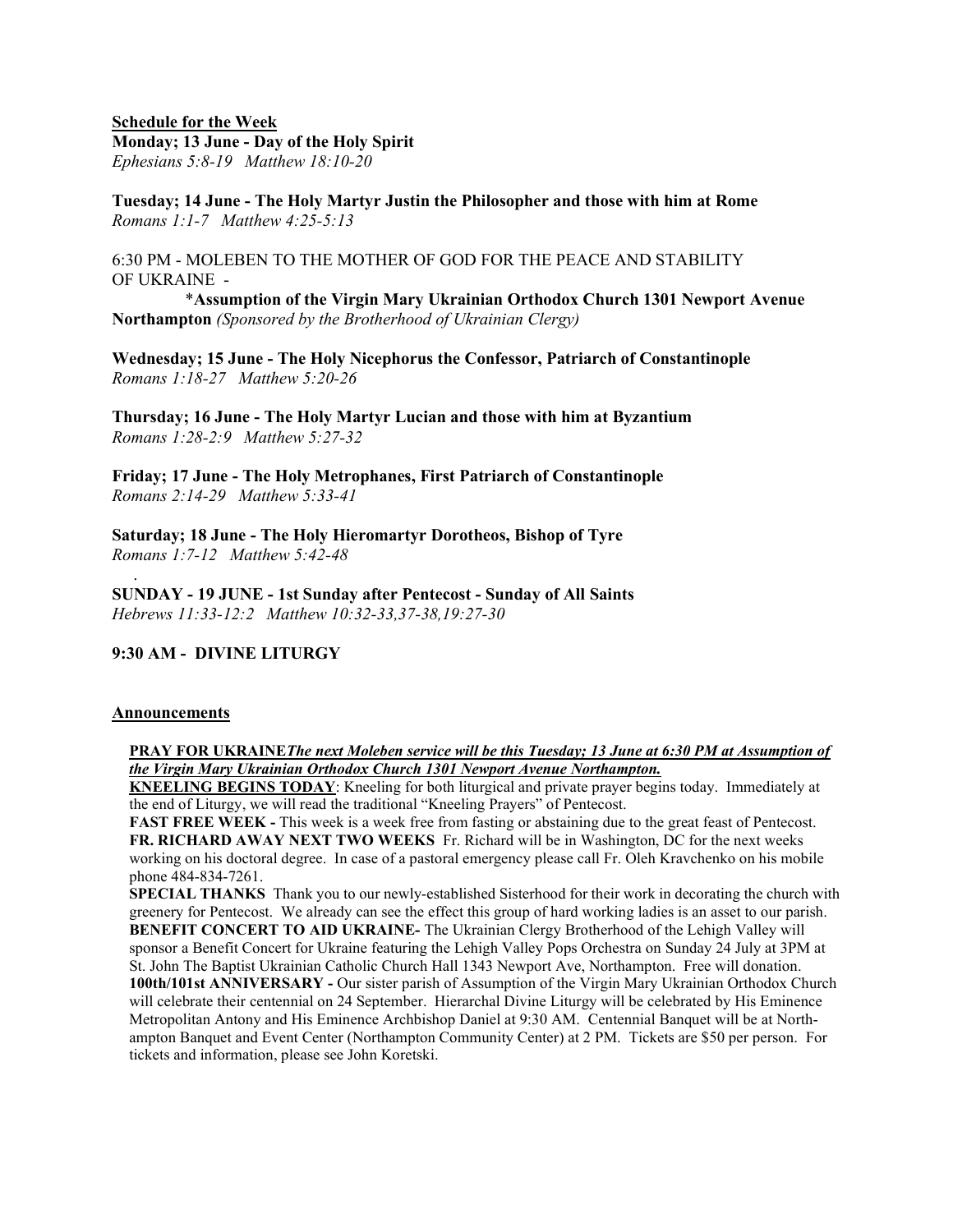SCHOLARSHIP APPLICATIONS AVAILABLE The Scholarship Committee announces that applications are now available for members of our parish attending an institution of higher learning for the academic year beginning September 2022. To obtain an application, simply speak to a member of the Committee: Nik Fartuch or John Onulack.

Father's Dav Luncheon Our parish's newly re-established Sisterhood are preparing and hosting a Father's Day Luncheon after Divine Liturgy on Sunday; 19 June.

Coffee Social: Today's coffee hour will be hosted by: Svitlana Brazzo in memory of her dear father Ivan Mischenko. Please consider hosting an upcoming Sunday.

Ukrainian American Sport Center Father's Day Heritage Fest Sunday, June 19, at 1 PM County Line and Lower State Roads, Horsham, PA. Stage show will feature Voloshky School of Ukrainian Dance and the Soloveyky Vocal Ensemble, singer musician Ihor Sypen, as well as dance ensembles of other ethnic communities in the area; and picnic foods, desserts and cool refreshments will be available. 3:30 PM soccer game. Admission and parking are free. For more information call: 267–664–3857or visit www.tryzub.org

Saturday Evening Vespers Postponed Vespers for the Great Feasts will still be celebrated and will be announced in the bulletin. Saturday evening Vespers will resume in the Fall.

Refugees from Ukraine: Anyone who might be willing to provide temporary shelter for any Ukrainian individual or families that might need a home. Please sign-up on the bulletin at the office

Fall Ukrainian Language Classes If anyone is interested, please sign-up on the bulletin board at the office. Mr. Ihor Mirchuk will be the instructor. The list to sign up is on the office door.

Medical and other supplies are still needed for Ukraine !!! Please check the parish website for an updated list. UNDERWEAR AND SOCKS IN ALL SIZES - MEN, WOMEN AND CHILDREN - IS BADLY

NEEDED!!!! In addition, we need volunteers to help collect and organize these donations. To volunteer, please see Susan Cooke or Tania Smirnova or Barbara Hutzalyuk

Administrative Assistance Needed: Volunteers are needed to help with the extra office work that we have encountered as a result of the war in Ukraine. We are looking for a number of people who could commit to one or two sessions a week, either a morning or afternoon session. Duties would include answering phone calls, taking donations, etc. Please see Vera Muzychka to sign up.

Please pray for the sick and infirm of our Church:

#### Today's Liturgical Propers

#### The First Antiphon

The heavens are telling the glory of God; and the firmament proclaims His handiwork. ( $Ps$ . 18:1) Refrain: Through the prayers of the Theotokos, O Savior, save us!

Day to day pours forth speech, and night to night declares knowledge. (Ps. 18:2) (Refrain)

Their proclamation has gone out into all the earth, and their words to the ends of the universe. (Ps. 18:4) (Refrain)

Glory to the Father, and to the Son, and to the Holy Spirit, now and ever and unto ages of ages. Amen. (Refrain)

### The Second Antiphon

The Lord answer you in the day of trouble; the Name of the God of Jacob protect you!  $(P_{\rm S}, 19; 1)$ Refrain: O Gracious Comforter, save us who sing to You: Alleluia!

May He send you help from the sanctuary and give you support from Zion! ( $Ps$ . 19:2) (Refrain)

May He remember all your offerings, and fulfill all your plans! (Ps. 19:3) (Refrain)

Glory to the Father, and to the Son, and to the Holy Spirit, now and ever and unto ages of ages. Amen.

("Only-begotten Son and immortal Word of God… ")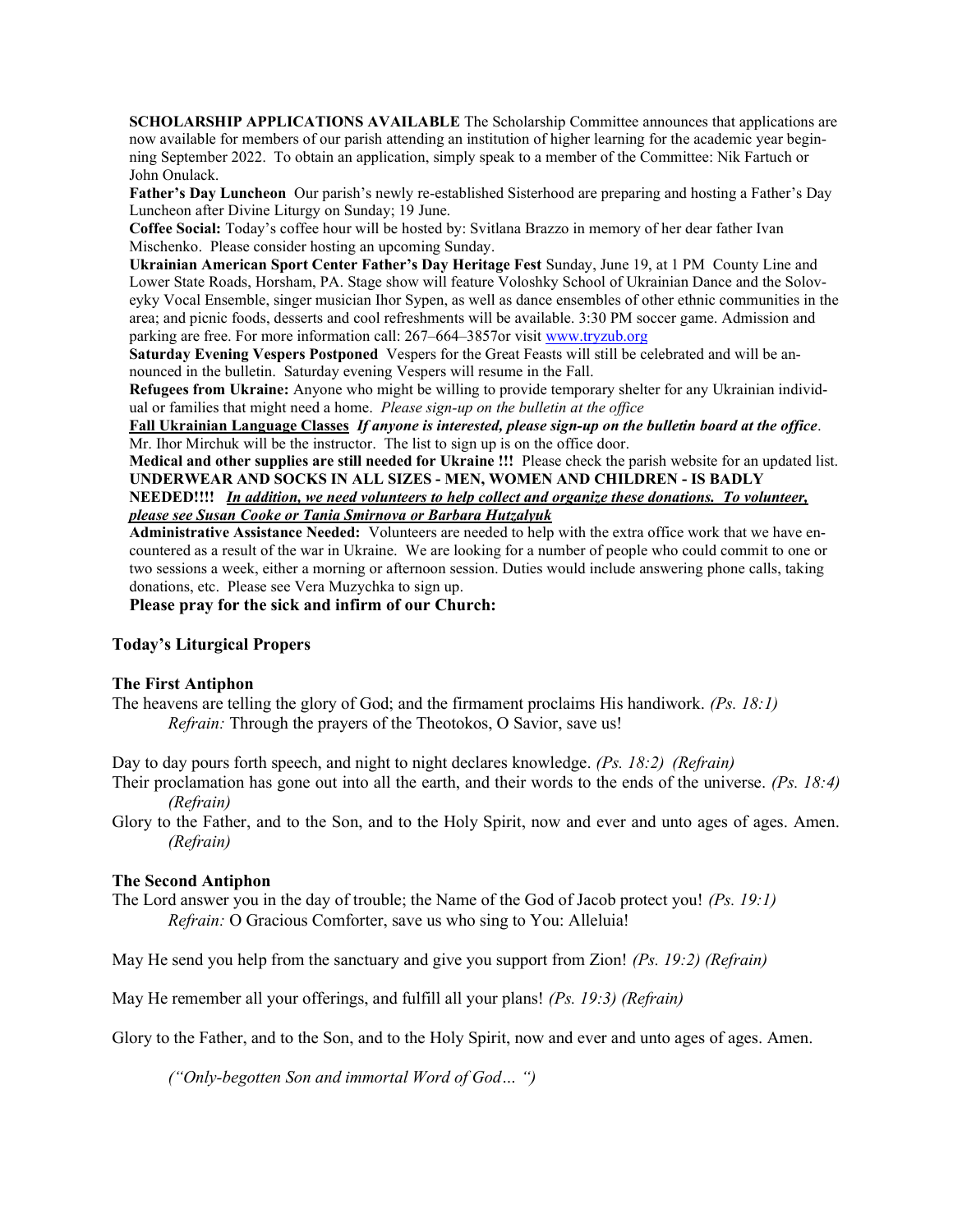# The Third Antiphon

In Your strength the king rejoices, O Lord, and exults greatly in Your salvation. (Ps. 20:1)

# Tone 8 Troparion

Blessed are You, O Christ our God, You have revealed the fishermen as most wise by sending down upon them the Holy Spirit, and through them You drew the world into Your net.// O Lover of Man, glory to You! You have given him his heart's desire, and have not withheld the request of his lips. (Ps. 20:2) Troparion of the Feast

For You meet him with goodly blessings; You set a crown of fine gold upon his head. (Ps. 20:3) Troparion of the Feast

# Entrance Verse

Be exalted, O Lord, in Your strength! We will sing and praise Your power! (Ps. 20:13) Tone 8 Troparion

Blessed are You, O Christ our God, You have revealed the fishermen as most wise by sending down upon them the Holy Spirit, and through them You drew the world into Your net.// O Lover of Man, glory to You!

# Tone 8 Kontakion

When the Most High came down and confused the tongues, He divided the nations; but when He distributed the tongues of fire, He called all to unity.// Therefore, with one voice we glorify the All-holy-Spirit.

(Instead of the Trisagion, we sing:)

As many as have been baptized into Christ, have put on Christ. Alleluia.

# Tone 8 Prokeimenon (Pentecostarion)

Their proclamation has gone out into all the earth, / and their words to the ends of the universe. (Ps. 18:4) v. The heavens are telling the glory of God, and the firmament proclaims His handiwork. (Ps. 18:1)

Epistle Acts 2:1-11

Tone 1 Alleluia, Alleluia, Alleluia!

v. By the Word of the Lord the heavens were made; and all their host by the Spirit of His mouth. (Ps. 32:6)

v. The Lord looked down from heaven, and saw all the sons of men. (Ps. 32:13)

Gospel John 7:37-52; 8:12

# (Instead of "It is truly meet…," we sing:)

Rejoice, O Queen, glory of mothers and virgins! No tongue, however sweet or fluent, is eloquent enough to praise you worthily. Every mind is overawed by your childbearing. Therefore, with one voice, we glorify you.

# Communion Hymn

Let Your good Spirit lead me on a level path! *(Ps. 142:12a)* Alleluia, Alleluia, Alleluia!

++++

Pentecost: The Descent of the Holy Spirit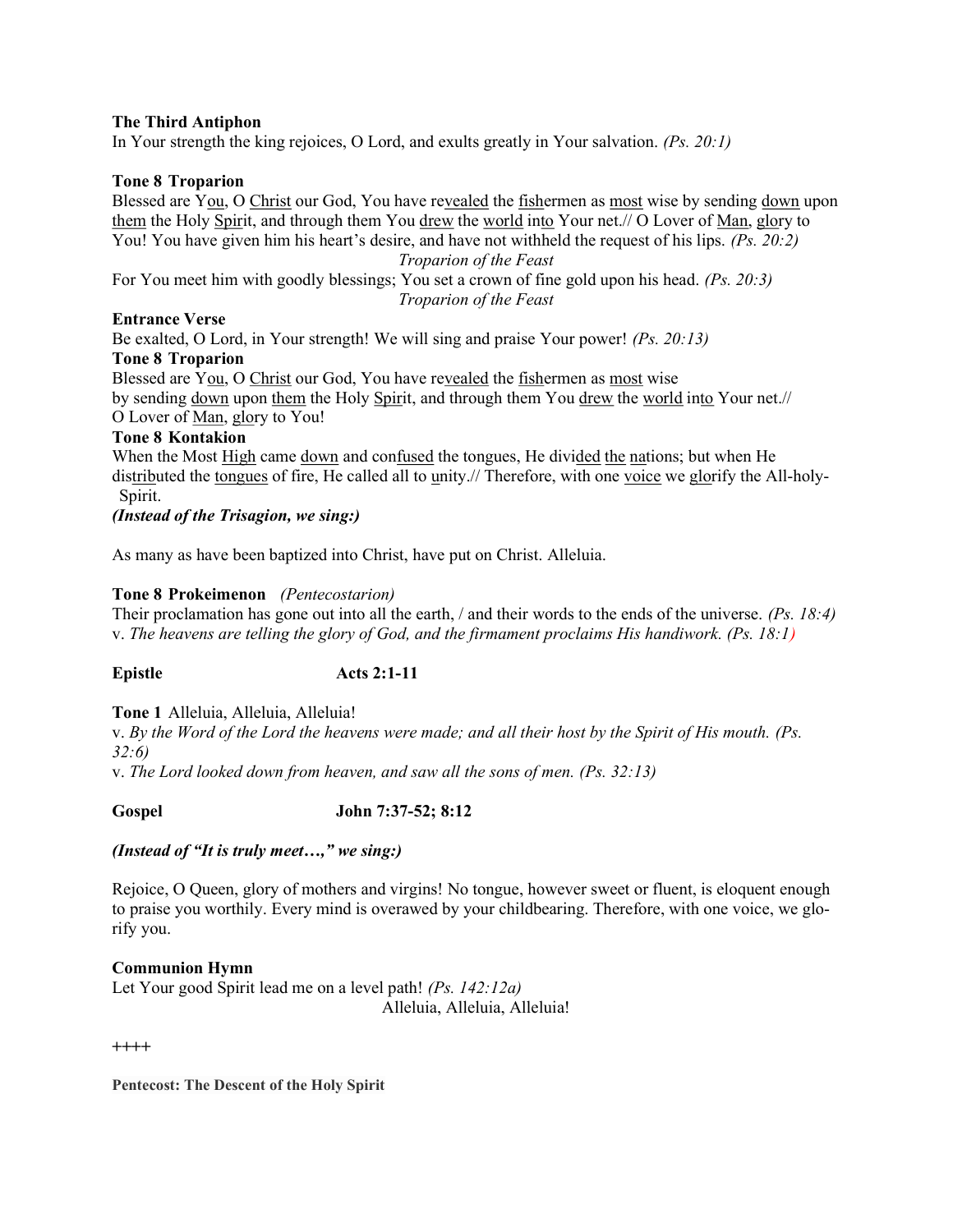In the Old Testament Pentecost was the feast which occurred fifty days after Passover. As the passover feast celebrated the exodus of the Israelites from the slavery of Egypt, so Pentecost celebrated God's gift of the ten commandments to Moses on Mount Sinai.

In the new covenant of the Messiah, the passover event takes on its new meaning as the celebration of Christ's death and resurrection, the "exodus" of men from this sinful world to the Kingdom of God. And in the New Testament as well, the pentecostal feast is fulfilled and made new by the coming of the "new law," the descent of the Holy Spirit upon the disciples of Christ.

When the day of Pentecost had come they were all together in one place. And suddenly a sound came from heaven like the rush of a mighty wind, and it filled all the house where they were sitting. And there appeared to them tongues as of fire, distributed as resting upon each one of them. And they were all filled with the Holy Spirit . . . (Acts 2.1–4).

The Holy Spirit that Christ had promised to his disciples came on the day of Pentecost (Jn 14.26, 15.26; Lk 24.49; Acts 1.5). The apostles received "the power from on high," and they began to preach and bear witness to Jesus as the risen Christ, the King and the Lord. This moment has traditionally been called the birthday of the Church. In the liturgical services of the feast of Pentecost, the coming of the Holy Spirit is celebrated together with the full revelation of the divine Trinity: Father, Son, and Holy Spirit. The fullness of the Godhead is manifested with the Spirit's coming to man, and the Church hymns celebrate this manifestation as the final act of God's self-disclosure and self-donation to the world of His creation. For this reason Pentecost Sunday is also called Trinity Day in the Orthodox tradition. Often on this day the icon of the Holy Trinity—particularly that of the three angelic figures who appeared to Abraham, the forefather of the Christian faith—is placed in the center of the church. This icon is used with the traditional pentecostal icon which shows the tongues of fire hovering over Mary and the Twelve Apostles, the original prototype of the Church, who are themselves sitting in unity surrounding a symbolic image of "cosmos," the world.

On Pentecost we have the final fulfillment of the mission of Jesus Christ and the first beginning of the messianic age of the Kingdom of God mystically present in this world in the Church of the Messiah. For this reason the fiftieth day stands as the beginning of the era which is beyond the limitations of this world, fifty being that number which stands for eternal and heavenly fulfillment in Jewish and Christian mystical piety: seven times seven, plus one.

Thus, Pentecost is called an apocalyptic day, which means the day of final revelation. It is also called an eschatological day, which means the day of the final and perfect end (in Greek eschaton means the end). For when the Messiah comes and the Lord's Day is at hand, the "last days" are inaugurated in which "God declares: . . . I will pour out my Spirit upon all flesh."; This is the ancient prophecy to which the Apostle Peter refers in the first sermon of the Christian Church which was preached on the first Sunday of Pentecost (Acts 2: 1 7; Joel 2: 28–32).

Once again it must be noted that the feast of Pentecost is not simply the celebration of an event which took place centuries ago. It is the celebration of what must happen and does happen to us in the Church today. We all have died and risen with the Messiah-King, and we all have received his Most Holy Spirit. We are the "temples of the Holy Spirit." God's Spirit dwells in us (Rom 8; 1 Cor 2–3, 12; 2 Cor 3; Gal 5; Eph 2–3). We, by our own membership in the Church, have received "the seal of the gift of the Holy Spirit" in the sacrament of chrismation. Pentecost has happened to us.

The Divine Liturgy of Pentecost recalls our baptism into Christ with the verse from Galatians again replacing the Thrice-Holy Hymn. Special verses from the psalms also replace the usual antiphonal psalms of the liturgy. The epistle and gospel readings tell of the Spirit's coming to men. The kontakion sings of the reversal of Babel as God unites the nations into the unity of his Spirit. The troparion proclaims the gathering of the whole universe into God's net through the work of the inspired apostles. The hymns "O Heavenly King" and "We have seen the True Light" are sung for the first time since Easter, calling the Holy Spirit to "come and abide in us," and proclaiming that "we have received the heavenly Spirit." The church building is decorated with flowers and the green leaves of the summer to show that God's divine Breath comes to renew all creation as the "life-creating Spirit." In Hebrew the word for Spirit, breath and wind is the same word, "ruah."

The Great Vespers of Pentecost evening features three long prayers at which the faithful kneel for the first time since Easter. The Monday after Pentecost is the feast of the Holy Spirit in the Orthodox Church, and the Sunday after Pentecost is the feast of All Saints. This is the logical liturgical sequence since the coming of the Holy Spirit is fulfilled in men by their becoming saints, and this is the very purpose of the creation and salvation of the world. "Thus says